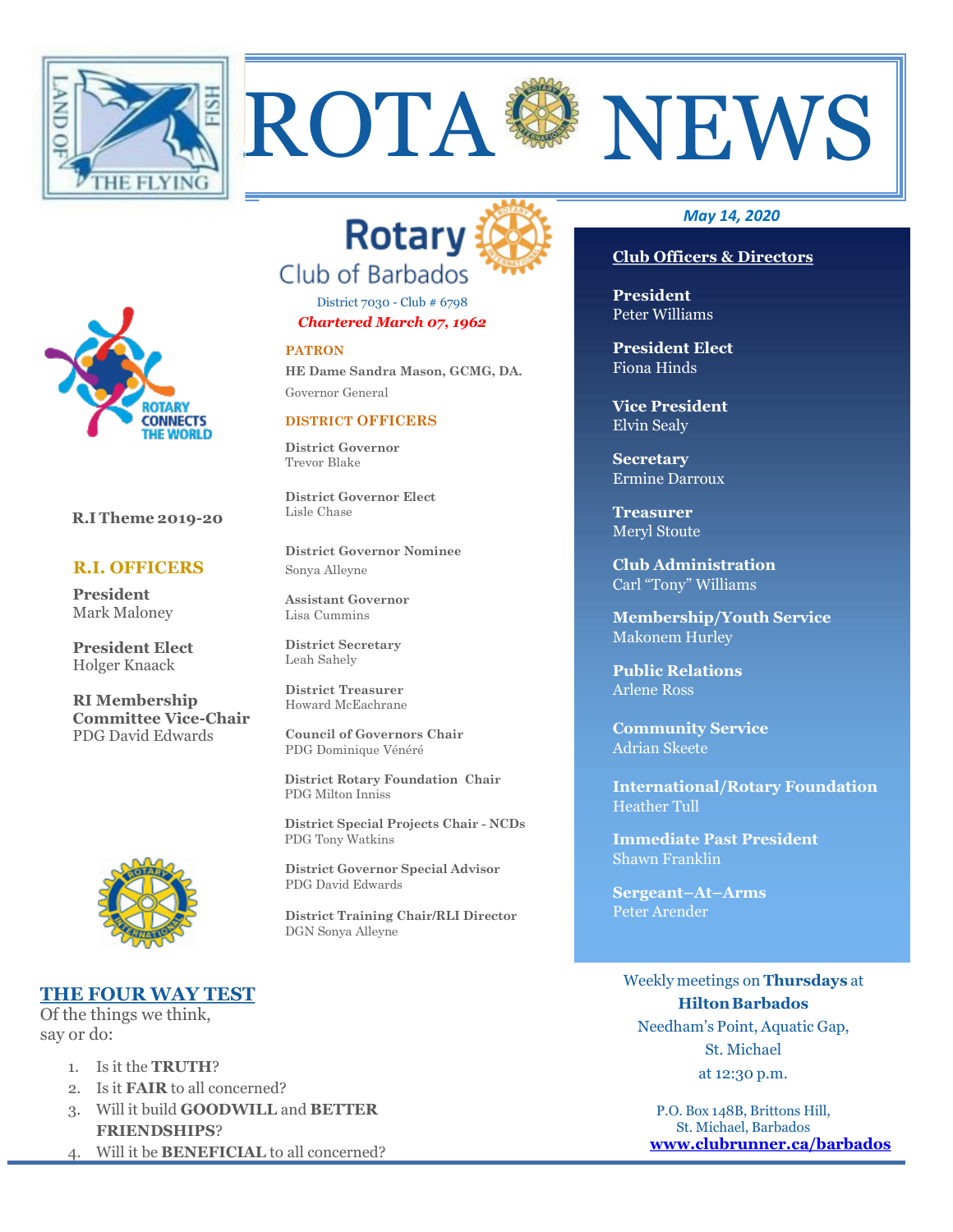**THE ROTARY CLUB OF BARBADOS WELCOMES ALL VISITING ROTARIANS AND GUESTS**  *Mar 07 - Club Charter Date - 1962 - Club # 6798* **RI THEME: ROTARY CONNECTS THE WORLD** 



#### Join Zoom Meeting

https://us02web.zoom.us/j/84125935120?pwd=SkFsZ0h3ZXJxTXBPUnZOK2pkcUxnUT09 Meeting ID: 841 2593 5120 Password: 059607

#### **GROUND RULES**

We are asking everyone to join the call at 12:20 p.m. to ensure that we can do a roll call for a prompt 12:30 p.m. start

BE ON TIME: If you are late, please remain silent and catch up as best as you can.

CHOOSE A QUIET LOCATION: Please minimize distracting background noise such as radio & TV.

MUTE YOUR MICROPHONE: Use the mute button when you are not speaking. The moderator can also place you on mute, if needed.

BE PATIENT: This is a new experience so please be patient with others on the call.

WAIT TO BE INVITED TO SPEAK: Please use the "Raise Hand" feature in Zoom to let the moderator know that you would like to speak. Please don't interrupt the conversation.

STICK TO THE AGENDA: Please stick to the agenda so that we can complete our meeting on time.

# **Notice is hereby given of our on-line Club meeting to be held on Thursday, May 14, 2020 via Zoom. The Agenda is as follows and our Moderator will be PDG David. Our special Guest will be**

#### **RI President Elect Holger Knaack from Germany.**

| #   | <b>AGENDA</b>                                                                              | <b>LEAD</b>       | <b>TIME</b>      |
|-----|--------------------------------------------------------------------------------------------|-------------------|------------------|
| 1.0 | Call to Order & Ground Rules                                                               | <b>Pres Peter</b> | 12:30 p.m.       |
| 2.0 | <b>Opening Prayer</b>                                                                      | <b>PP Alex</b>    | 12:32 p.m.       |
| 3.0 | Announcements & Updates                                                                    | <b>Pres Peter</b> | 12:35 p.m.       |
| 4.0 | <b>PRESENTATION</b>                                                                        |                   | 12:45 p.m.       |
| 4.1 | <b>Guest Presenter from Germany:</b><br>Rotary International President Elect Holger Knaack | PE Holger         | 15 min           |
| 4.2 | Q&A - Please "Raise Your Hand" in Zoom                                                     | Moderator         | 15 min           |
| 5.0 | Open Fellowship - Please "Raise Your Hand" in Zoom                                         | Moderator         | $15 \text{ min}$ |
| 6.0 | Next Meeting - May 21, 2020 at 12:30 p.m. via Zoom                                         |                   |                  |
| 7.0 | <b>ADJOURNMENT</b>                                                                         |                   | 1:30 p.m.        |

# **Meeting Notes May 07 2020:**

**Housekeeping- Attendance - 77%**

### **Prayer– PP Stanley MacDonald**

• PP Stanley reported on an initiative to provide tablets to certain schools. Thus far 22 tablets were booked for Charles F. Broome Memorial School.

• PE Fiona spearheading the initiative to source tablets for several other schools.

• PE Fiona addressed the Club on the benefits and challenges of having online meetings: Among the benefits – increased attendance & the ability to facilitate speakers from everywhere. Among the challenges – Inability to collect funds for fines and raffles & lack of camaraderie. Solutions suggested: - Add a fee to members' obligations equivalent to the value of the fine and raffle. Such amounts can be billed either monthly or quarterly. Whatever the cost, it would be deemed to be affordable as members do not incur a lunch cost at virtual meetings.

• Rotarian Steve Cozier suggested that online meetings be conducted once per month.

• In view of the revenue loss from fines and raffles via virtual meetings, PP Erskine suggested that a minimum fee be levied to compensate for the loss.

• PE Fiona agrees in principle with the idea of levying a fee for the revenue loss.

• President Peter advised that we revert to the membership for a decision on the matters discussed. A suggestion was made that we also carry regular lunch meetings via Zoom, to be viewed by those Rotarians not present. Rotarian Anton pointed out that certain prerequisites would be required for a meeting to be carried in the virtual format - setting up of cameras, having an administrator etc. He suggested that a team would be required to manage such meetings.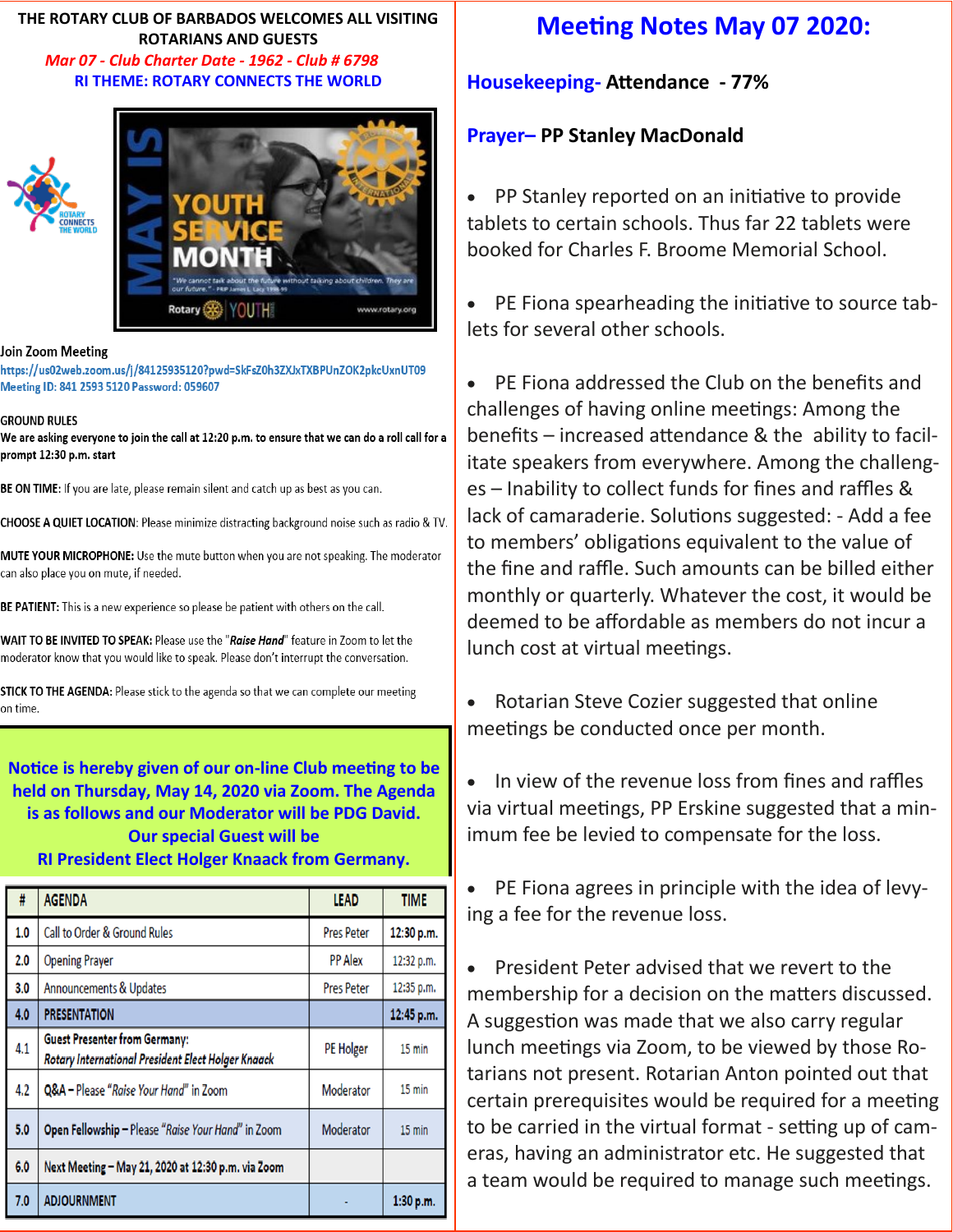

# **Holger Knaack selected to be 2020-21 Rotary International president By Ryan Hyland**

Holger Knaack, a member of the Rotary Club of Herzogtum Lauenburg-Mölln, Germany, has been selected to serve as president of Rotary International in 2020-21.

The Nominating Committee's deci-

sion follows the resignation last month of Presidentnominee Sushil Gupta due to health reasons. Knaack will officially become president-nominee if no other candidates challenge him by 31 May.

To build a stronger membership, Knaack says Rotary must focus on increasing the number of female members and transitioning Rotaractors into Rotarians.

Knaack believes that the People of Action campaign offers new public awareness possibilities for Rotary. "This campaign conveys our global image while still respecting differences in regions and cultures," he says.

A Rotary member since 1992, Knaack has served Rotary as treasurer, director, moderator, member and chair of several committees, representative for the Council on Legislation, zone coordinator, training leader, and district governor. He is an endowment/major gifts adviser and co-chair of the Host Organization Committee for the 2019 Rotary International Convention in Hamburg.

Knaack is the CEO of Knaack KG, a real estate company. He was previously a partner and general manager of Knaack Enterprises, a 125-year-old family business.

He is a founding member of the Civic Foundation of the City of Ratzeburg and served as president of the Golf-Club Gut Grambek. Knaack is also the founder and chair of the Karl Adam Foundation.

Knaack and his wife, Susanne, are Major Donors to The Rotary Foundation and members of the Bequest Society.

The members of the Nominating Committee for the 2020-21 President of Rotary International are Kazuhiko Ozawa, Rotary Club of Yokosuka, Kanagawa, Japan; Manoj D. Desai, Rotary Club of Baroda Metro, Gujarat, India; Shekhar Mehta, Rotary Club of Calcutta-Mahanagar, West Bengal, India; John G. Thorne, Rotary Club of North Hobart, Tasmania, Australia; Guiller E. Tumangan, Rotary Club of Makati West, Makati City, Philippines; Juin Park, Rotary Club of Suncheon, Jeonranam, Korea; Elio Cerini, Rotary Club of Milano Duomo, Italy; Gideon M. Peiper, Rotary Club of Ramat Hasharon, Israel; Per Høyen, Rotary Club of Aarup, Denmark; Paul Knijff, Rotary Club of Weesp (Vechtstreek-Noord), Netherlands; Sam Okudzeto, Rotary Club of Accra, Ghana; José Ubiracy Silva, Rotary Club of Recife, Pernambuco, Brazil; Bradford R. Howard, Rotary Club of Oakland Uptown, California, USA; Michael D. McCullough, Rotary Club of Trenton, Michigan, USA; Karen K. Wentz, Rotary Club of Maryville, Tennessee, USA;

# **INCOMING RI PRESIDENT ANNOUNCES 2020-21 PRESIDENTIAL THEME**

**Rotary International President-elect Holger Knaack is encouraging Rotarians to seize the many opportunities Rotary offers to enrich their lives and the communities they serve.**

**Knaack, a member of the Rotary Club of Herzogtum Lauenburg-Mölln, Germany, revealed the 2020-21 presidential theme,** *Rotary Opens Opportunities***, to incoming district governors at the Rotary International Assembly in San Diego, California, USA, on 20 January. Rotary isn't just a club for people to join, but rather "an invitation to endless opportunities," said Knaack, who becomes president on 1 July. He emphasized that Rotary creates pathways for members to improve their lives and the lives of those they help through service projects.**

**"We believe that our acts of service, big and small, create opportunities for people who need our help," Knaack said. He added that Rotary creates leadership opportunities and gives members the chance to travel the world to put their service ideas into action and make lifelong connections. "Everything we do opens another opportunity for someone, somewhere," said Knaack.**

#### **Changing for the future**

**Knaack also urged members to embrace change so Rotary can expand and thrive. Rather than setting a specific target for increasing the number of members, Knaack said he's asking clubs and districts to think about how to grow in a sustainable and organic way. He wants clubs to focus on keeping current members engaged and adding new members who are the right fit for their club.**

*We will capture this moment to grow Rotary, making it stronger, more adaptable, and even more aligned with our core values. Holger Knaack*

#### *Rotary International President-elect*

**"We need to stop thinking of new members as people we can mark down as statistics and then forget about," Knaack said. "Every new member changes us a little bit. That person brings a new perspective, new experiences. We need to embrace this constant renewal. We will grow stronger as we learn from new members."**

**Knaack pointed to Rotary's Action Plan as a compass that can guide clubs as they evolve. He recommended that every club have a strategic plan meeting at least once a year. At that meeting, clubs should ask where they want to be in five years and how they can bring more value to their members.**

**Knaack also wants to see more women in leadership roles and see Rotaractors play an integral role in how new clubs are formed and run. He encouraged district leaders to create new club models and rethink what it means to be in Rotary and allow young people to be the architects of these new clubs.**

**"We have to be open to new approaches and creating unique clubs for younger people is just part of the solution," said Knaack. "Let Rotaractors decide what kind of Rotary experience works best for them. These young people are bright, energetic, and they get things done." In stressing the need for Rotary members to embrace change, Knaack noted that time won't slow down for Rotary: "We will not let rapid change defeat us. We will capture this moment to grow Rotary, making it stronger, more adaptable, and even more aligned with our core values."**